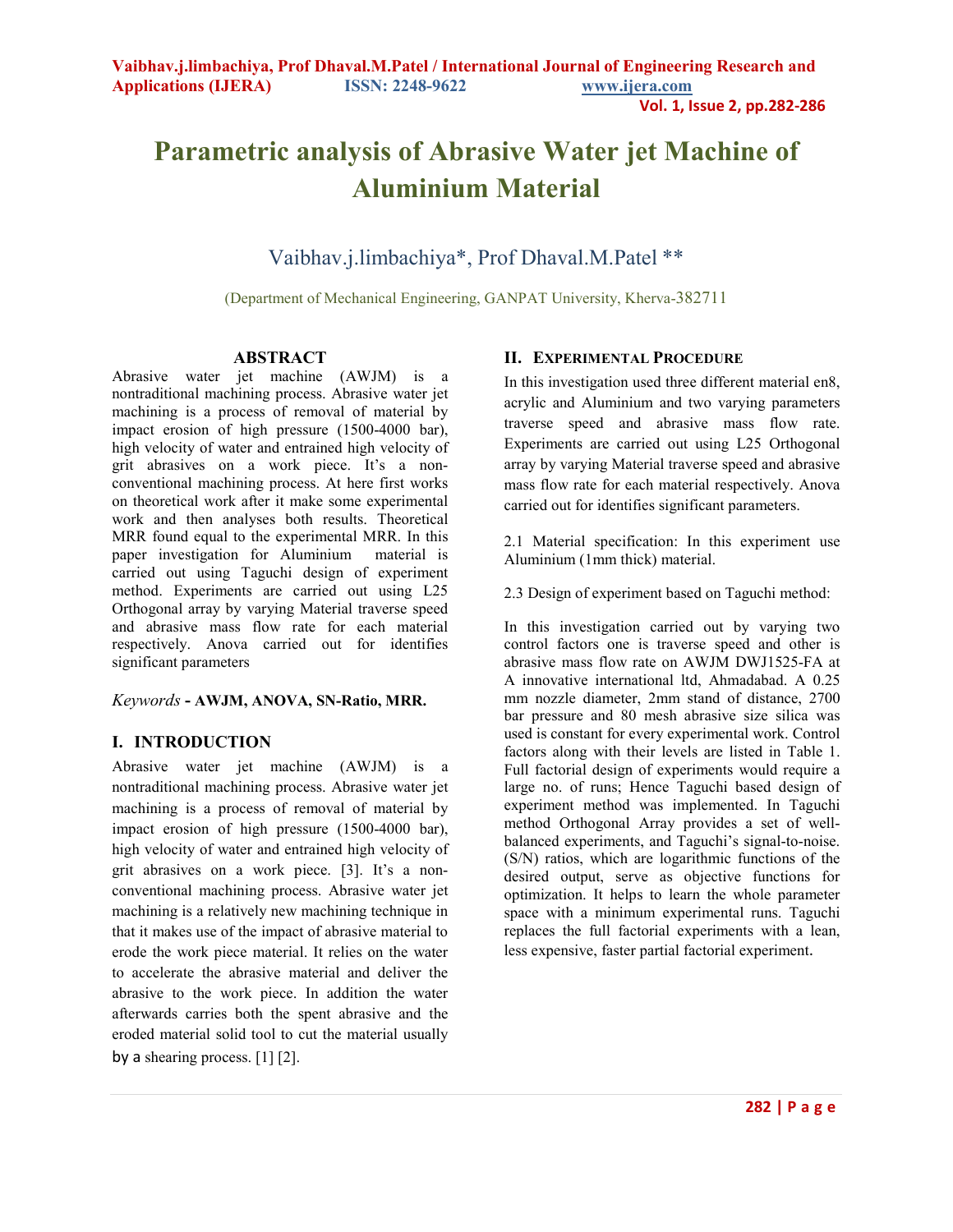#### **Vaibhav.j.limbachiya, Prof Dhaval.M.Patel / International Journal of Engineering Research and Applications (IJERA) ISSN: 2248-9622 www.ijera.com Vol. 1, Issue 2, pp.282-286**

| <b>Machining Process</b><br>Parameter | Level | Level<br>$\boldsymbol{2}$ | Level<br>3 | Level | Level         |
|---------------------------------------|-------|---------------------------|------------|-------|---------------|
| Speed<br>Traverse<br>mm/min           | 50    | 55                        | 60         | 65    | $70($ E<br>т, |
| Abrasive mass flow<br>rate gm/min     | 290   | 310                       | 330        | 350   | 370           |

Table 1. Control parameters and their levels

AND ALUMINIUM. Table 2. Shows the result with calculated Signal to Noise ratio.

$$
\sum_{i=1}^{5} SN \text{ for Higher is better } = -10 \log_{10} \left[ \frac{1}{n} \sum_{i=1}^{n} \frac{1}{y_i^2} \right] -
$$

 $\sigma$ (Eq.1)

**Table 2.** Taguchi Orthogonal L25 Array and result of MRR for Aluminium

# 2.4 Specimen detail:

L25 orthogonal array obtain based on the control factors. Total 25 nos. of experiments has been carried out and then cut a piece of 30 mm x 15 mm from 400X500 mm from Aluminum material. Water pressure 2700 bar selected as constant. Specimen after machining for each abrasive level shown in figure 1. Mass of material removal is calculated based on mass difference and theoretically based on kerf width. MRR is calculated based on it in mm<sup>3</sup> /min.

|--|

Figure.1 Specimen after Machining (Aluminium): Size –400X500mm and Thickness 1mm

#### **III. RESULTS AND ANALYSIS**

3.1 Calculation of Signal to Noise ratio:

SN ratio can be calculated based on response requirement. Material removal rate preferred always higher is better and roughness value lower is better. According to Taguchi technique MRR calculated based on Higher is better (Eq. 1). The analysis carried out on MINITAB 15 software For EN8, ACRYLIC

| SR              | <b>Traver</b>   | Abrasiv          | <b>MRR</b> in  | SNRA1   |
|-----------------|-----------------|------------------|----------------|---------|
| ${\bf N}$       | se              | e mass           | $mm^3/m$ in    |         |
| $\mathbf 0$     | speed           | flow             |                |         |
|                 | mm/m            | rate             | <b>Alumini</b> |         |
|                 | in              | gm/min           | um             |         |
|                 |                 |                  |                |         |
| $\mathbf{1}$    | $\overline{50}$ | 290              | 41.47          | 32.3547 |
| $\overline{2}$  | $\overline{50}$ | $\overline{310}$ | 42.45          | 32.5576 |
|                 |                 |                  |                |         |
| 3               | 50              | 330              | 43.30          | 32.7298 |
| $\overline{4}$  | $\overline{50}$ | 350              | 56.60          | 35.0563 |
|                 |                 |                  |                |         |
| 5               | $\overline{50}$ | 370              | 58.06          | 35.2775 |
|                 |                 |                  |                |         |
| 6               | $\overline{55}$ | 290              | 42.25          | 32.5165 |
| $\overline{7}$  | $\overline{55}$ | 310              | 42.85          | 32.6390 |
|                 |                 |                  |                |         |
| 8               | $\overline{55}$ | 330              | 45.00          | 33.0643 |
|                 |                 |                  |                |         |
| $\overline{9}$  | $\overline{55}$ | 350              | 57.32          | 35.1661 |
| 10              | $\overline{55}$ | 370              | 59.60          | 35.5049 |
|                 |                 |                  |                |         |
| $\overline{11}$ | $\overline{60}$ | 290              | 43.26          | 32.7217 |
|                 |                 |                  |                |         |
| $\overline{12}$ | $\overline{60}$ | 310              | 43.90          | 32.8493 |
| $\overline{13}$ | 60              | 330              | 56.96          | 35.1114 |
|                 |                 |                  |                |         |
| $\overline{14}$ | $\overline{60}$ | 350              | 58.06          | 35.2775 |
|                 |                 |                  |                |         |
| $\overline{15}$ | $\overline{60}$ | 370              | 60.00          | 35.5630 |
| 16              | 65              | 290              | 44.11          | 32.8907 |
|                 |                 |                  |                |         |
| 17              | $\overline{65}$ | $\overline{310}$ | 45.00          | 33.0643 |
|                 |                 |                  |                |         |

#### **283 | P a g e**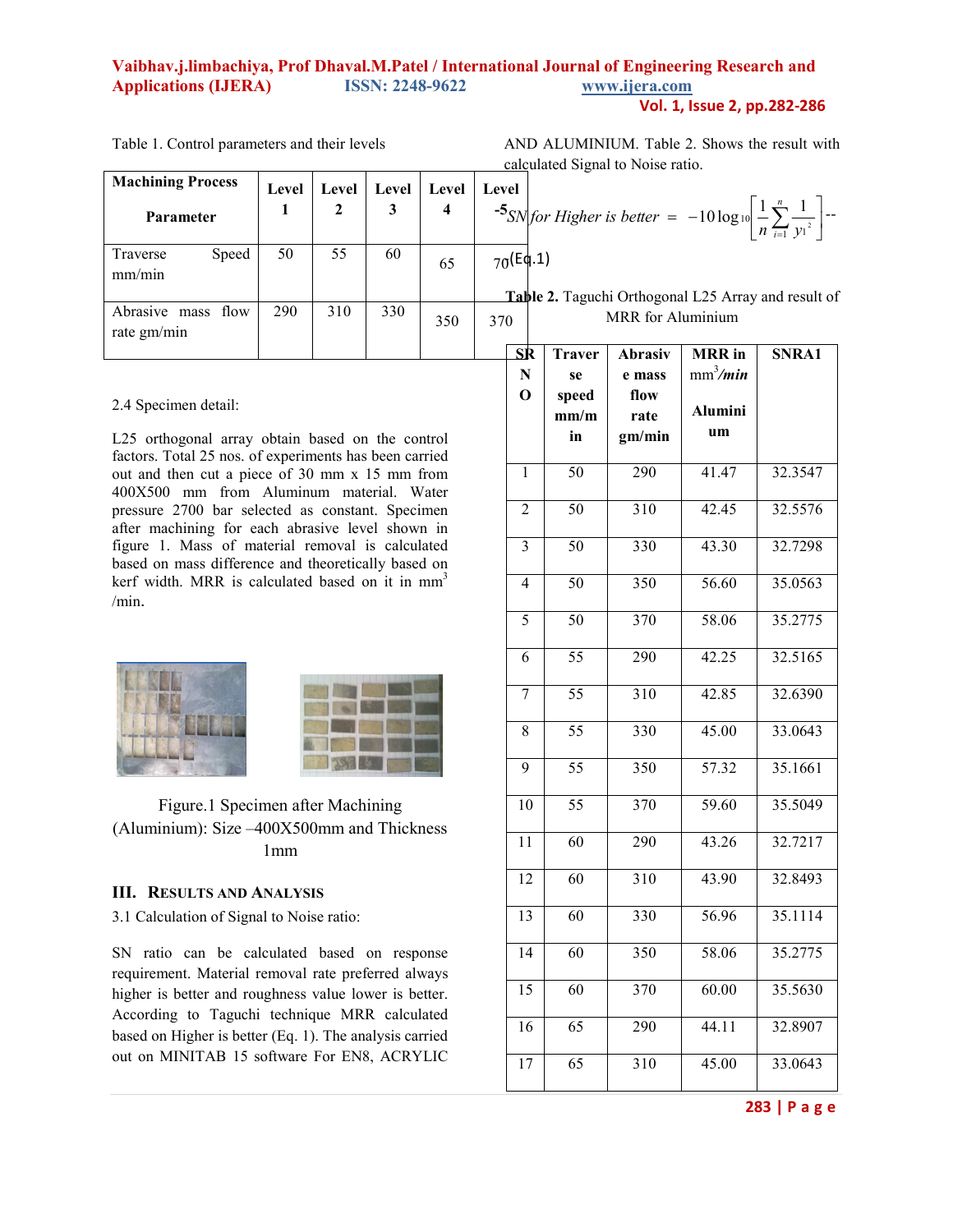## **Vaibhav.j.limbachiya, Prof Dhaval.M.Patel / International Journal of Engineering Research and Applications (IJERA) ISSN: 2248-9622 www.ijera.com**

| Vol. 1, Issue 2, pp.282-286 |  |  |  |  |  |
|-----------------------------|--|--|--|--|--|
|-----------------------------|--|--|--|--|--|

| 18 | 65 | 330 | 57.69 | 35.2220 |
|----|----|-----|-------|---------|
| 19 | 65 | 350 | 59.60 | 35.5049 |
| 20 | 65 | 370 | 60.40 | 35.6207 |
| 21 | 70 | 290 | 44.77 | 33.0197 |
| 22 | 70 | 310 | 57.32 | 35.1661 |
| 23 | 70 | 330 | 59.21 | 35.4479 |
| 24 | 70 | 350 | 60.00 | 35.5630 |
| 25 | 70 | 370 | 62.06 | 35.8562 |

3.1 Analysis Of Variance (ANOVA):

Analysis of Variance (ANOVA) is a powerful analyzing tool to identify which are the most significant factors. It calculates variations about mean ANOVA results for the each response. Based on Fvalue (Significance factor value) important parameters can be identified. Table 3 ANOVA Table obtained by MiniTab15 software. ANOVA Table contains Degree of freedom (DF), Sum of Squares (SS), Mean squares (MS), Significant Factor ratio (F-Ratio) and Probability (P).

3.5 Result Discussion for Aluminium Material: Table 3. ANOVA for Material Removal Rate

| Sourc   | D | Seq       | Adj       | Adj       | F    | $\bf P$  |
|---------|---|-----------|-----------|-----------|------|----------|
| e       | F | <b>SS</b> | <b>SS</b> | <b>MS</b> | valu |          |
|         |   |           |           |           | e    |          |
|         |   |           |           |           |      |          |
| Traver  | 4 | 6.376     | 6.376     | 1.594     | 4.39 | 0.01     |
| se      |   |           |           | $\theta$  |      | 4        |
| Speed   |   |           |           |           |      |          |
| mm/mi   |   |           |           |           |      |          |
| n       |   |           |           |           |      |          |
|         |   |           |           |           |      |          |
| abrasiv | 4 | 19.37     | 31.25     | 7.814     | 21.5 | 0.00     |
| e mass  |   | 05        | 6         | $\theta$  | 0    | $\theta$ |
| flow    |   |           |           |           |      |          |
| rate    |   |           |           |           |      |          |
| kg/min  |   |           |           |           |      |          |
|         |   |           |           |           |      |          |

| Residu | 16 | 5.815 | 5.815 | 0.363 |  |
|--------|----|-------|-------|-------|--|
| al     |    |       |       |       |  |
| Error  |    |       |       |       |  |
|        |    |       |       |       |  |
| Total  | 24 | 43.44 |       |       |  |
|        |    |       |       |       |  |
|        |    |       |       |       |  |



Figure 2. Plot for Mean of SN Ratio (MRR) v/s Factor for Aluminium

Figure.2 shows that MRR increases with increasing of abrasive mass flow rate and Traverse Speed. ANOVA analyses calculate F-ratio (Table 3) for abrasive mass flow rate 21.50 and for Traverse Speed 4.39. . P-value is <0.05 (α level), Hence both parameters are significant.

3.6 theoretical Material removal rates for Material: For finding the theoretical MRR follow this equation for material removal rate for different materials.

The equation is 
$$
MRR = h_W v_f
$$
............ eq (2)

Where,

h = depth of penetration  
\n
$$
w = width of the kerf
$$
  
\n $= (w + w)/2$   
\n $\approx d$ , the diameter of the focusing tube or  
\nnozzle or the insert  
\n $v_f$  = traverse speed of the AWJ or cutting

speed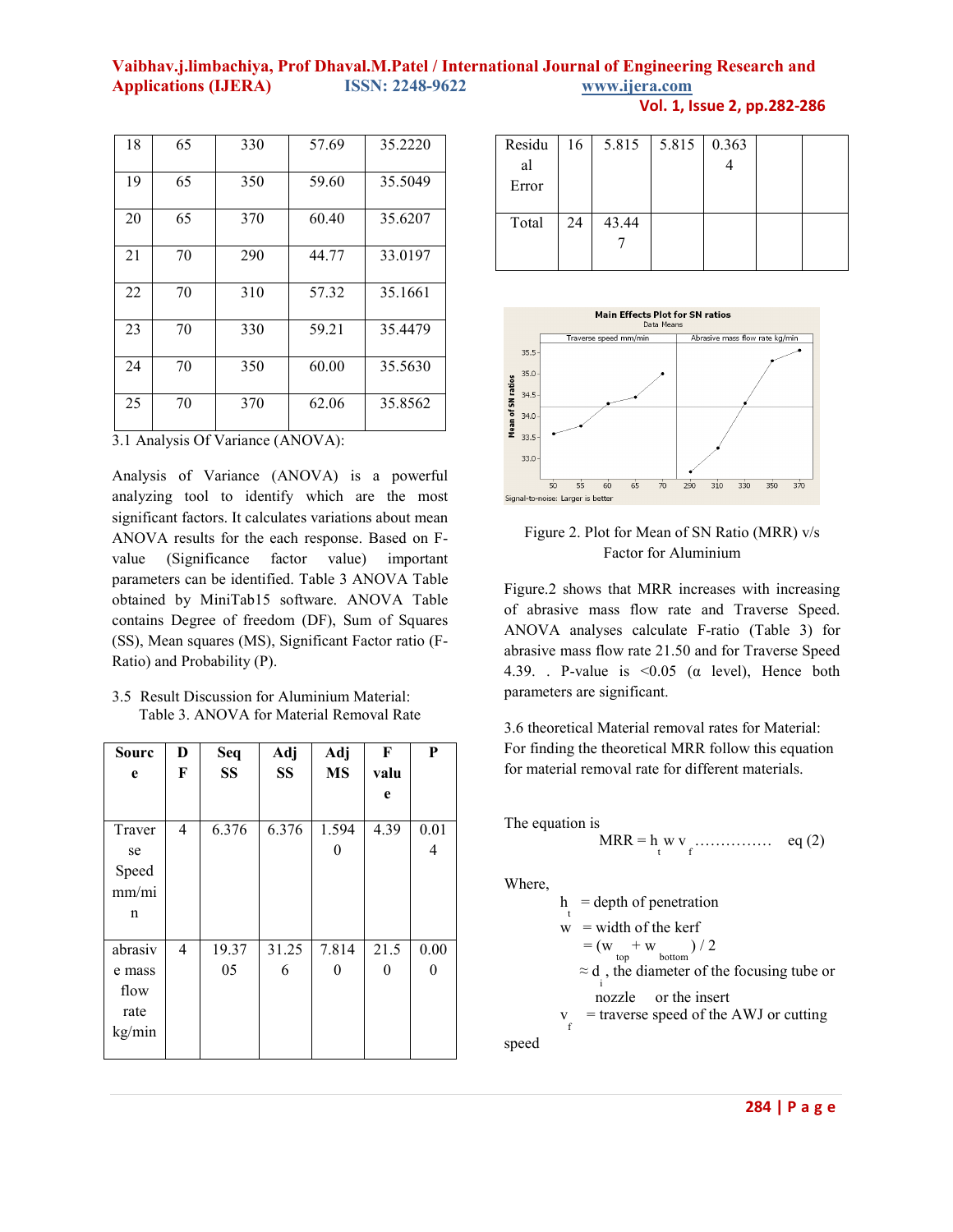### **Vaibhav.j.limbachiya, Prof Dhaval.M.Patel / International Journal of Engineering Research and Applications (IJERA) ISSN: 2248-9622 www.ijera.com**

**Vol. 1, Issue 2, pp.282-286**

And for the measuring the Value of  $(h)$  depth of penetration by this equation is

$$
h_{t} = \frac{\pi}{4} d_{o}^{2} R \left( \frac{1}{1+R} \right)^{2} \frac{p^{\frac{3}{2}}}{\mu_{job} d_{i} v_{f}} \sqrt{\frac{2}{q_{w}}}
$$

*…..……eq(3)* 

Where,

- d<sub>o</sub> = orifice diameter in mm
- $d_i$ = insert diameter in mm
- $\mathbb{R}$  = mass flow rate of abrasive  $(m_{abr})$  / mass flow rate of water  $(m_w)$
- $\rho_w$  = density of water
- $\mu_{job}$  = specific energy of material j/mm3<br>  $P$  = pressure in bar (psi)
- $P = pressure in bar (psi)$
- $\bullet$  **v f**  $=$  traverse speed mm/min.  $[1]$

Now with the help of this equation find the MRR at different traverse speed of 50, 55, 60, 65, 70 mm/min and abrasive mass flow rate 290, 310, 330, 350, 370 gm/min for Taguchi array L25 in Table 4.

| Table 4. Taguchi Array L25 and result of MRR |
|----------------------------------------------|
| Aluminium                                    |

| Sr | Traverse | Abrasive          | MRR in mm |
|----|----------|-------------------|-----------|
| no | speed in | mass              | /min      |
|    | mm/min   | flow in<br>gm/min | Aluminium |
| 1  | 50       | 290               | 44.08     |
| 2  | 50       | 310               | 44.84     |
| 3  | 50       | 330               | 48.64     |
| 4  | 50       | 350               | 52.06     |
| 5  | 50       | 370               | 55.11     |
| 6  | 55       | 290               | 44.31     |
| 7  | 55       | 310               | 44.46     |

| 8               | 55              | 330              | 48.91 |
|-----------------|-----------------|------------------|-------|
| 9               | $\overline{55}$ | 350              | 52.25 |
| 10              | $\overline{55}$ | 370              | 55.18 |
| 11              | $\overline{60}$ | 290              | 44.23 |
| 12              | 60              | 310              | 44.69 |
| $\overline{13}$ | $\overline{60}$ | 330              | 48.79 |
| 14              | 60              | 350              | 51.98 |
| $\overline{15}$ | $\overline{60}$ | 370              | 54.72 |
| 16              | $\overline{65}$ | 290              | 43.97 |
| 17              | 65              | $\overline{310}$ | 44.95 |
| 18              | 65              | 330              | 48.41 |
| 19              | $\overline{65}$ | 350              | 51.87 |
| 20              | 65              | 370              | 55.33 |
| 21              | 70              | 290              | 44.16 |
| 22              | 70              | 310              | 45.22 |
| 23              | 70              | 330              | 48.41 |
| $\overline{24}$ | $\overline{70}$ | 350              | 51.60 |
| 25              | 70              | 370              | 55.43 |

#### **IV. CONCLUSION**

This paper presents analysis of various process parameters and drawn following conclusions from the experimental study:

- MRR increase for Aluminium-  $44.08$  to  $55.43$  mm<sup>3</sup>/ min by increasing abrasive mass flow rate (290 to 370).
- Increasing speed (50 to 70) is also increase MRR.
- Full factorial design help for analysis as no separate combination needs for confirmation test.